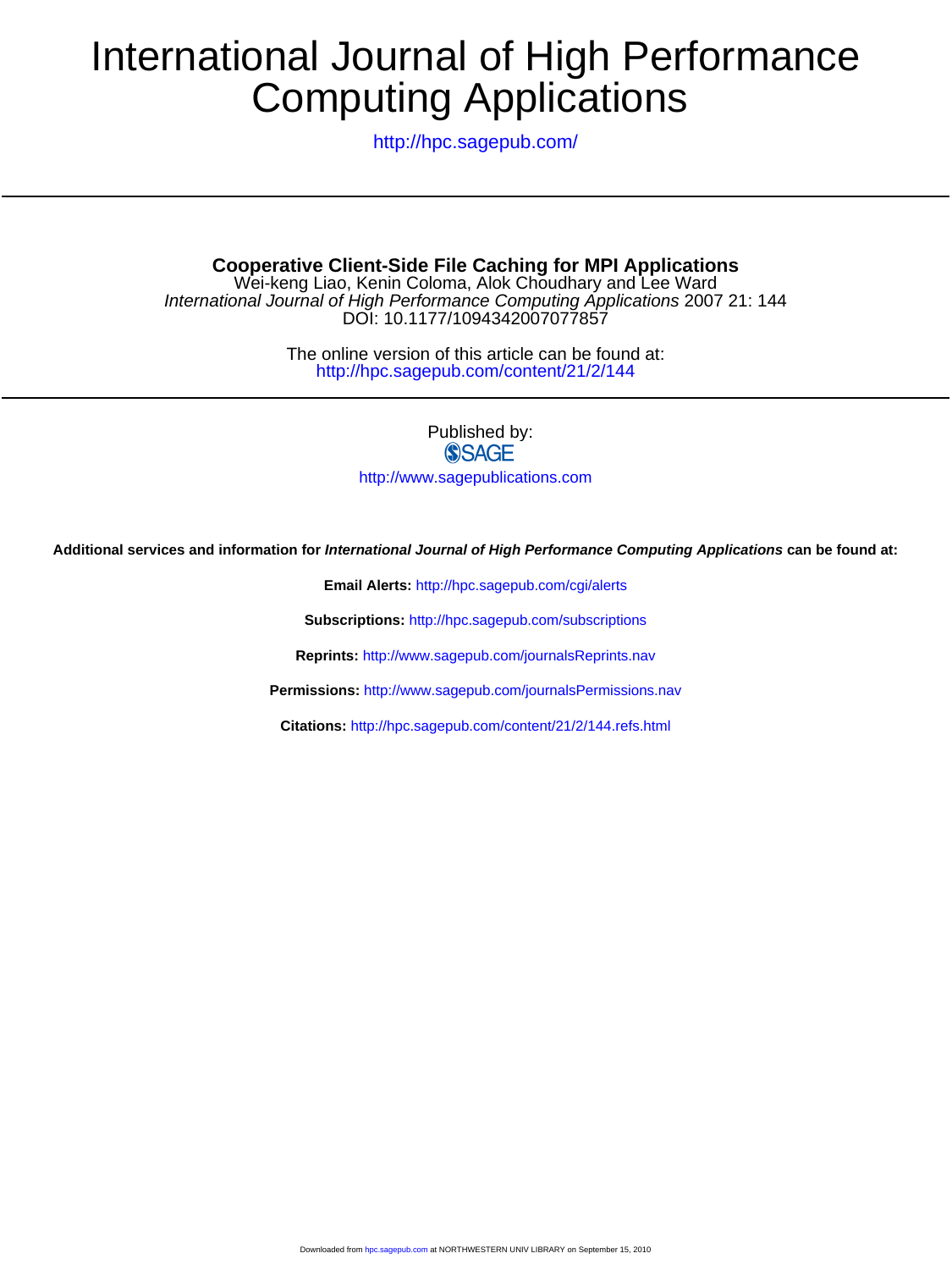# **COOPERATIVE CLIENT-SIDE FILE CACHING FOR MPI APPLICATIONS**

**Wei-keng Liao1 Kenin Coloma1 Alok Choudhary<sup>1</sup>** Lee Ward<sup>2</sup>

# **Abstract**

Client-side file caching is one of many I/O strategies adopted by today's parallel file systems that were initially designed for distributed systems. Most of these implementations treat each client independently because clients' computations are seldom related to each other in a distributed environment. However, it is misguided to apply the same assumption directly to high-performance computers where many parallel I/O operations come from a group of processes working within the same parallel application. Thus, file caching could perform more effectively if the scope of processes sharing the same file is known. In this paper, we propose a client-side file caching system for MPI applications that perform parallel I/O operations on shared files. In our design, an I/O thread is created and runs concurrently with the main thread in each MPI process. The MPI processes that collectively open a shared file use the I/O threads to cooperate with each other to handle file requests, cache page access, and coherence control. By bringing the caching subsystem closer to the applications as a user space library, it can be incorporated into an MPI I/O implementation to increase its portability. Performance evaluations using three I/O benchmarks demonstrate a significant improvement over traditional methods that use either byte-range file locking or rely on coherent I/O provided by the file system.

Key words: client-side file caching, parallel I/O, MPI I/O, cache coherence, I/O thread

*The International Journal of High Performance Computing Applications*, Volume 21, No. 2, Summer 2007, pp. 144–154 DOI: 10.1177/1094342007077857 © 2007 SAGE Publications

# **1 Introduction**

In today's high-performance computers, file systems are often configured in a client–server model. There are usually far fewer I/O servers than application nodes since system design targets primarily computationally intensive applications. In such a scenario, potential communication bottlenecks can form at the server nodes when large groups of compute nodes make file requests simultaneously. Therefore, reducing the amount of data transfer between clients and servers becomes an important issue for parallel file system design. As demonstrated by distributed file systems, client-side file caching is often considered a technique that allows scaling and is adopted in many modern parallel file systems.

File caching places a replica of repeatedly accessed data in the memory of the requesting processors such that successive requests to the same data can be carried out locally without going to the file servers. However, storing multiple copies of the same data at different clients introduces the cache coherence problem (Tanenbaum and van Steen 2002). Existing system-level solutions often involve the bookkeeping of cache status data at the I/O servers and require that I/O requests first consult the servers for safety to proceed. Such coherence control mechanisms require file locking in each read/write request to ensure atomic access to the cache data. Since file locking is usually implemented in a centralized manner, it can easily limit the degree of I/O parallelism for concurrent file operations.

We propose a cooperative client-side file caching scheme for MPI applications that access shared files in parallel. The motivation comes from the inappropriate assumption within traditional client-side caching designs that considers each I/O request independently without correlation between the requesting clients. While such an assumption may be suitable for distributed file systems, it can aggravate the cache coherence problem for parallel applications that work on the same data structures and perform concurrent I/O to shared files. Cooperative caching instead coordinates the MPI processes that open the same file collectively to perform file caching and coherence control. The design consists of the following five components: 1) cache metadata describing the caching status of the file; 2) a global cache pool comprising local memory from all MPI processes; 3) I/O threads running concurrently with the main program in each MPI process; 4) a distributed locking

1 ELECTRICAL ENGINEERING AND COMPUTER SCIENCE DEPARTMENT, NORTHWESTERN UNIVERSITY, EVANSTON, IL 60208, USA (WKLIAO@ECE.NORTHWESTERN.EDU)

2 SCALABLE COMPUTING SYSTEMS DEPARTMENT, SANDIA NATIONAL LABORATORIES, ALBUQUERQUE, NM 87185, USA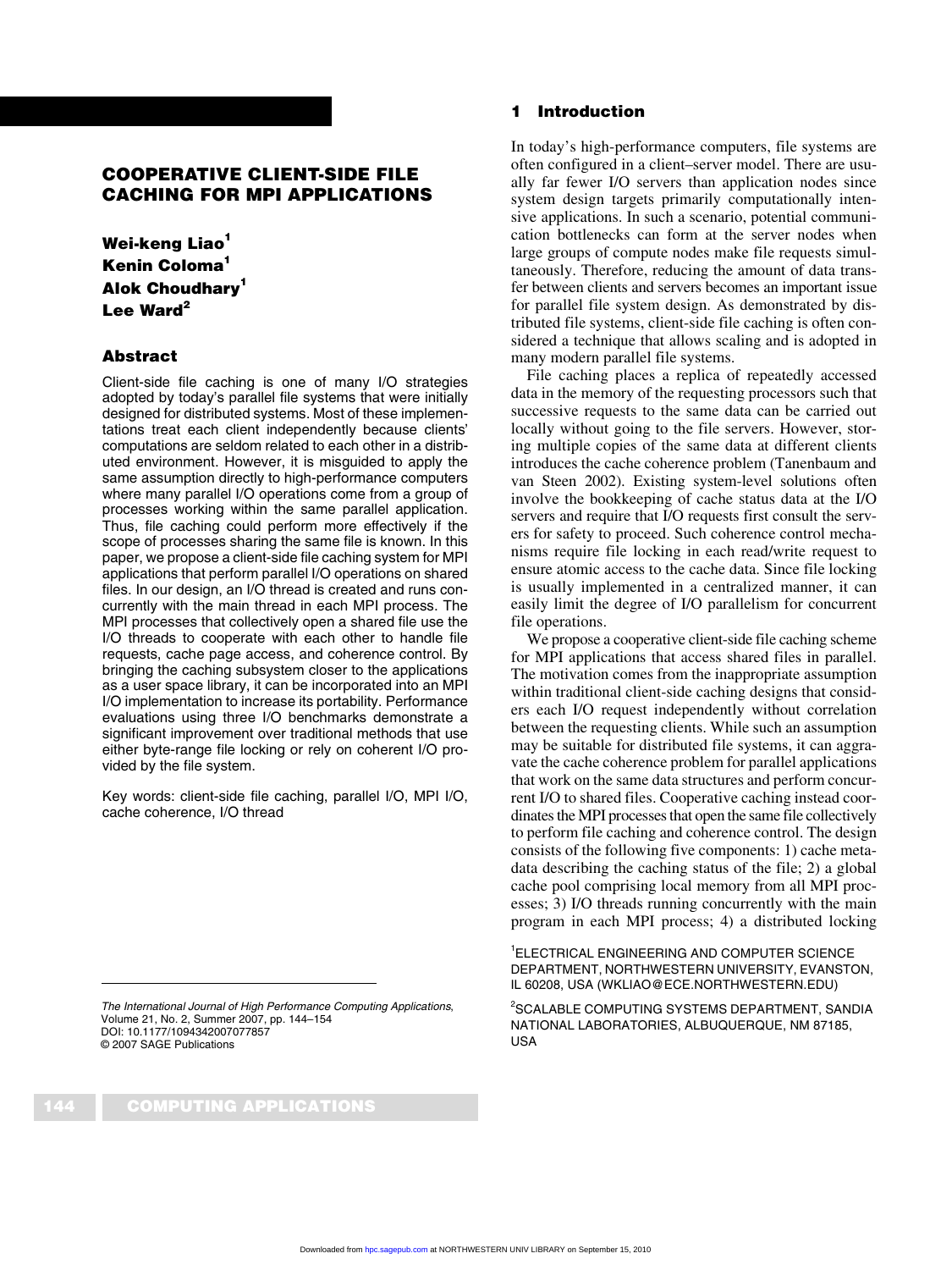mechanism; and 5) caching/eviction policies. In our current implementation, the caching system is built as a userlevel library that can be linked by MPI applications. We plan to incorporate it into an MPI I/O implementation in the future. Experimental results presented in this paper were obtained from the IBM SP at San Diego supercomputing center using its GPFS file system. Three sets of I/O benchmarks were used: a sliding-window I/O pattern, BTIO, and FLASH I/O. Compared with the traditional approaches that use either byte-range file locking to enforce the cache coherence or simply native UNIX read/write calls, cooperative caching proves to be a significant performance enhancement.

The rest of the paper is organized as follows. Section 2 discusses related work. Section 3 describes the design and implementation of the cooperative caching. The performance results are presented in Section 4 and the paper is concluded in Section 5.

# **2 Related Work**

Many parallel file systems such as GPFS (Schmuck and Haskin 2002), Lustre (Cluster File Systems 2003), and Panasas (Nagle, Serenyi, and Matthews 2004) support clientside caching. However, targeting different I/O patterns, parallel file systems adopt different coherence control strategies. GPFS employs a distributed lock protocol to enforce coherent client-side cache data. Lock tokens must be granted before any I/O operation can be performed on the cache data (Prost et al. 2000; 2001). To avoid centralized lock management, a token holder becomes a local lock manager responsible for granting locks for any further requests to its particular byte ranges. IBM's MPI I/O implementation for GPFS adopts a strategy called data shipping that binds each GPFS file block to a unique I/O agent responsible for all the accesses to this block. The file block assignment is done in a round-robin striping scheme. I/O operations must go through the I/O agents which ship the requested data to the appropriate processes. I/O agents are threads residing in each MPI process and are responsible for combining I/O requests in collective operations. In the background, I/O threads also assist in advanced caching techniques such as read ahead and write behind.

The Lustre file system uses a slightly different distributed locking protocol where each I/O server manages locks for the stripes of file data it owns. If a client requests a lock held by another client, a message is sent to the lock holder asking for release of the lock. Before a lock can be released, dirty cached data must be flushed to the servers. The Panasas file system also employs metadata servers to maintain client-side cache coherence through using callbacks. A client's read or write request is first registered with the servers with a callback. If conflicting cache data access occurs, all clients that have callbacks are contacted and the appropriate write-back or cache invalidation is performed. In this scheme, data is transferred between the servers each time coherence control is applied. Some parallel file systems do not even support client-side file caching at all, for instance PVFS (Carns et al. 2000).

Cooperative caching is proposed by Dahlin et al. (1994) to provide coherence by coordinating clients' caches and allowing requests not satisfied by a client's local cache to be satisfied by the cache of another client. Systems that use cooperative caching are PGMS (Voelker et al. 1998), PPFS (Huber et al. 1995), and PACA (Corts, Girona, and Labarta 1996). The Clusterfile (Isaila et al. 2004) parallel file system integrates cooperative caching into MPI collective I/O operations by using cache managers to manage a global cache consisting of memory buffers on both clients and servers. However, cooperative caching in general requires changes in the file system at both client and server. In contrast, the caching scheme proposed in this work is implemented in user space and requires no change to the underlying file system.

# 2.1 MPI I/O

The Message Passing Interface (MPI) standard (MPI Forum 1995) defines an application programming interface for developing parallel programs that explicitly use message passing to perform inter-process communication. MPI version 2 (MPI Forum 1997) extends the interface to include, among other things, file I/O operations. MPI I/O inherits two important MPI features: the ability to define a set of processes for group operations using an MPI communicator and the ability to describe complex memory layouts using MPI derived data types. A communicator specifies the processes that participate in an MPI operation, whether for inter-process communication or I/O requests to a shared file. For file operations, an MPI communicator is required when opening a file in parallel to indicate the processes that will later access the file. In general, there are two types of MPI I/O data access operations, collective I/O and independent (non-collective) I/O. Collective operations require all the processes that opened the file to participate. Thanks to the explicit synchronization, many collective I/O implementations take this opportunity to exchange access information among all the processes to generate a better overall I/O strategy. An example of this is the two-phase I/O technique proposed by del Rosario, Brodawekar, and Choudhary (1993). In contrast, independent I/O does not require synchronization, making any cooperative optimizations very difficult.

Active buffering proposed by Ma et al. (2003) is considered an optimization for MPI collective write operations. It accumulates write data in a local buffer and uses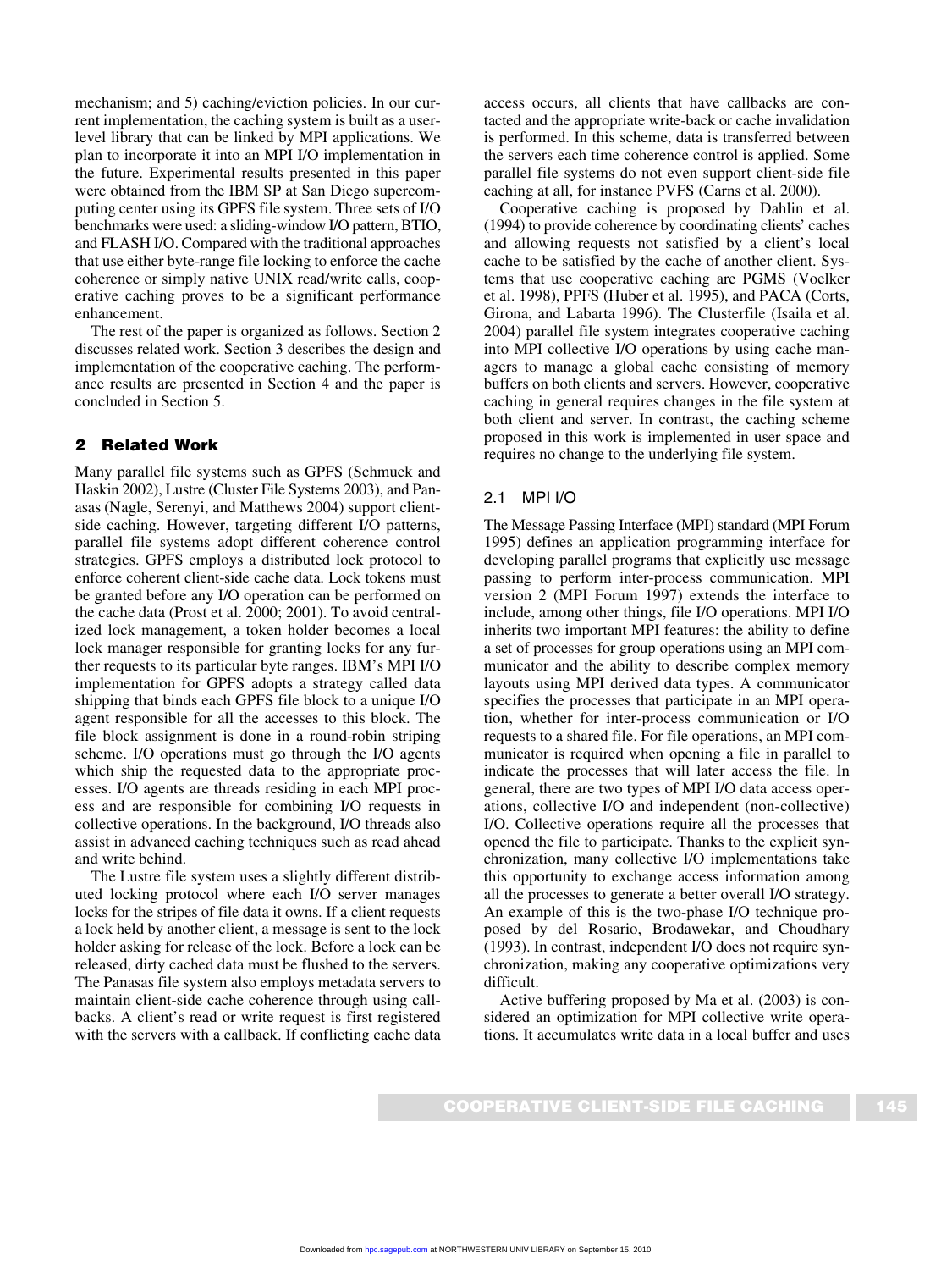an I/O thread to perform write requests in the background. I/O threads can dynamically adjust the size of local buffers based on available memory space. For each write request, the main thread allocates a buffer, copies the data over, and appends this buffer to a queue. The background I/O thread later retrieves the buffers from the head of the queue, writes the buffered data to the file system, and then releases the buffer space. Although write behind enhances performance, active buffering is applicable only if the I/O patterns consist only of collective writes. Because of the lack of consistency control, active buffering cannot handle the mixed read and write operations or mixed independent and collective I/O calls.

# **3 Design and Implementation**

The idea behind our cooperative caching is moving the caching system that is traditionally embedded in the operating system up to the user space and letting application processes cooperate with each other to manage a coherence. One of the immediate benefits is relieving I/O servers of the cache coherence control burden. Once data reaches the clients, client processes put forth the effort to keep the cached data coherent. As a result, I/O servers are solely responsible for transferring data to and from the clients, and no longer need to enforce cache coherence. Designed for MPI applications, our caching system uses the MPI communicator supplied in the file open call to identify the scope of processes that will later cooperate with each other to perform file caching. We now describe the building blocks of the caching system: management for cache metadata and cache pages, the I/O thread mechanism, distributed locking layer, and caching policies.

# 3.1 Cache Metadata and Cache Pages

In our implementation, a file is logically divided into pages of equal size where each page represents an indivisible unit that can be cached in a process' local memory. Describing the cache status of these file pages, cache metadata is distributed in a round-robin fashion among the processes in the MPI communicator that opened the file. Thus, metadata for page *i* resides on the process with rank (*i* mod *nproc*), where *nproc* is the number of processes in the MPI communicator. Figure 1 depicts an example distribution of cache metadata and cache pages for a file opened by four MPI processes. Note that the location of cache metadata is fixed (cyclically assigned among processes) but file pages can be cached at any process. Cache metadata includes the page owner, MPI rank of the cur-



**Fig. 1 An example of cache metadata distribution in the cooperative caching among four processes. A file is logically divided into equal-sized pages. The cache status of the logical pages is distributed in a round-robin fashion. The local cache pages are a collection of memory buffers used for caching. If cached, the contents of an entire logical file page are stored in a local file page. All local cache pages are of the same size as the logically partitioned file page.**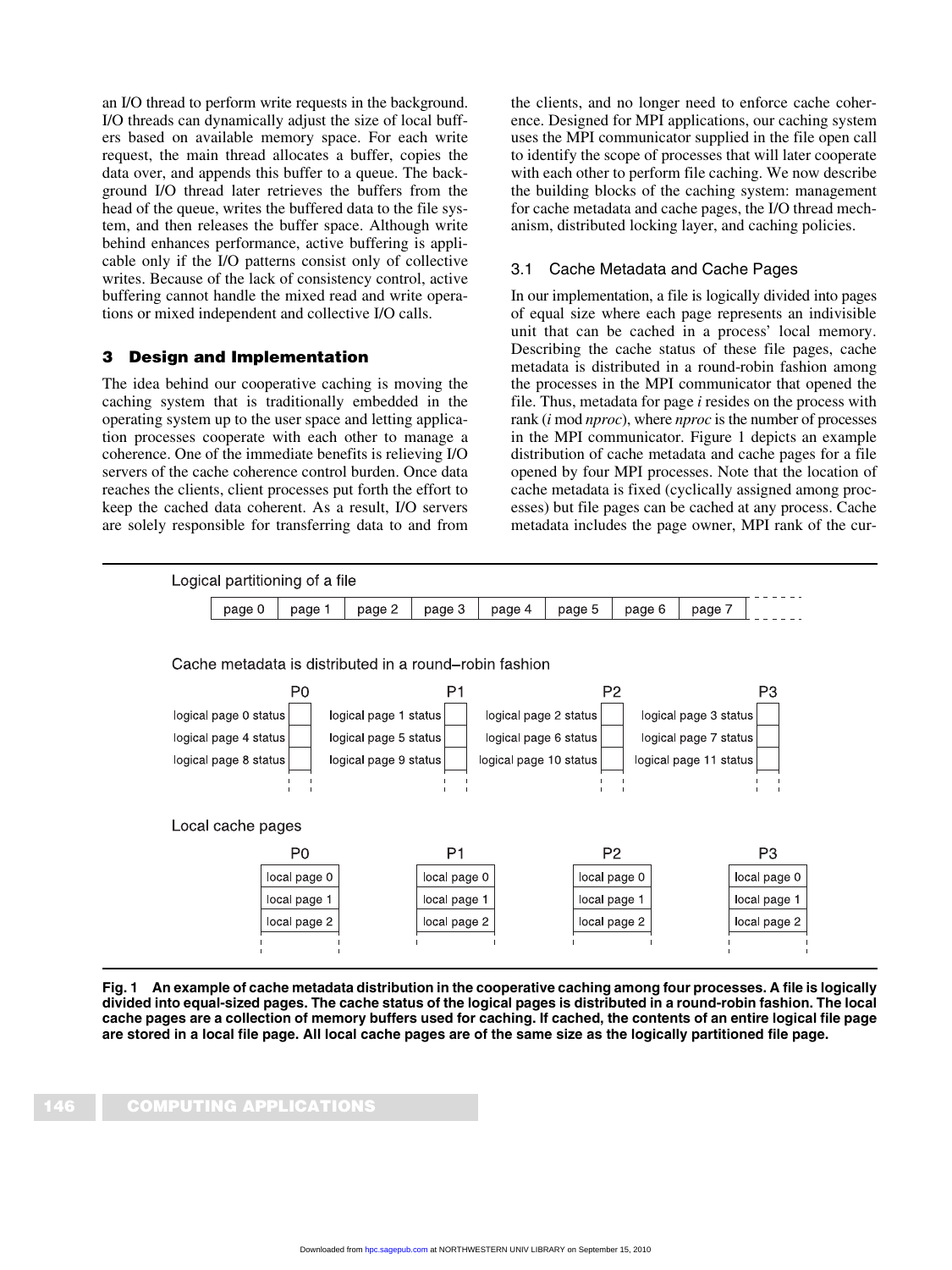rent location, locking mode (locked/unlocked), and the page's recent access history. For each page cached locally, we use a high water mark to indicate the dirty data in the page.

The cache granularity is a file page size. Our current implementation pre-allocates a fixed size of memory for each process to store the cache pages. These memory spaces from all the involved MPI processes can be viewed as a global cache pool. Accessing a cache page in the global pool can only be done through either local memory copy or explicit MPI communication. Note that the cache pool is shared by all the opened files, but cache metadata is created uniquely for each file. An I/O request must first check the status of each of its pages prior to accessing the pages or the file region corresponding to the pages.

#### 3.2 I/O Thread

Since cache pages and metadata are distributed among processes, each process must be able to respond to remote requests to access data stored locally. Because collective I/O is inherently synchronous, remote queries can be fulfilled easily with inter-process communication. The fact that independent I/O is asynchronous makes it difficult for any one process to explicitly handle arbitrary remote requests. Hence, we choose an approach that creates an I/O thread to run concurrently with the main program thread. To improve the portability, our implementation uses the POSIX thread library (IEEE 1996). Figure 2 illustrates the I/O thread design within an MPI process. Details of the I/O thread design are described as follows.

- Each process can have multiple files opened, but only one thread is created. The I/O thread is created when the process opens the first file and destroyed when the last file is closed.
- Once the I/O thread is created, it enters an infinite loop to serve both local and remote I/O requests until it is signaled by the main thread for its termination.
- All I/O and communication operations related to caching are carried out by the I/O thread only. For blocking I/O operations, the main thread signals the I/O thread and waits for the I/O thread to complete the request. For non-blocking I/O, the main thread can continue its task, but must explicitly call a wait function to ensure the completion of the request. This design conforms to the MPI blocking and non-blocking I/O semantics.
- A shared conditional variable protected by a mutual exclusion lock is used to indicate if an I/O request has been issued by the main thread or if the I/O thread has completed the request. The communication between the two threads is done through a few shared variables depicting file access information such as the file handler, offset, memory buffer, etc.



**Fig. 2 I/O thread's interactions with the main thread and remote requests from a single MPI process' point of view.**

- To serve remote requests, the I/O thread probes for incoming I/O requests from all processes in the MPI communicator group. Since each opened file is associated with a communicator, the probe will scan all the opened files.
- The types of local requests are: file open, close, read, write, flush, and thread termination.
- The remote I/O requests include cache page data transfers, and read/write, lock/unlock metadata.

# 3.3 Distributed Locking Layer

Since cache metadata may be modified at any time, a distributed locking mechanism is implemented to ensure access is atomic. Each MPI process acts as a lock manager for its assigned metadata with lock granularity matching the file page size to simplify the implementation. This design concept is similar to the distributed locking protocol used in existing parallel file systems, such as Lustre. Locks only apply to metadata, so locks must be granted to the requesting process before it can read/write the metadata. If the requested metadata is currently locked, the request will be added to a queue and the requesting process must wait for the lock to be granted. Once the metadata locks are granted, the MPI process is free to access the metadata, cache pages, and the file range corresponding to the pages.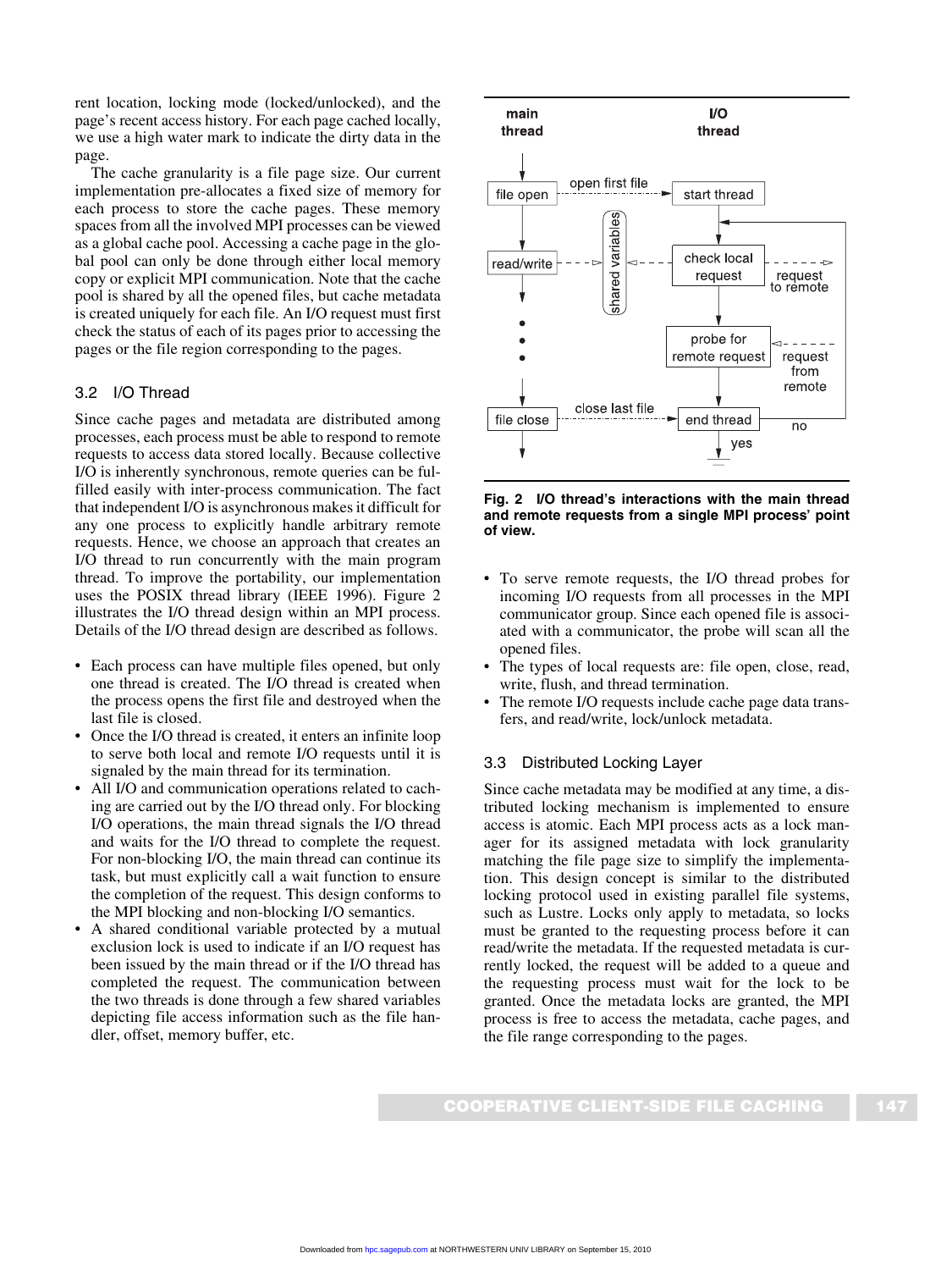Our implementation follows the POSIX semantics on I/O atomicity. POSIX atomicity requires that all bytes written by a single write call are either completely visible or completely invisible to any read call (IEEE 1996; 2001). Similar to POSIX, MPI I/O consistency is required for each individual MPI read/write call. However, unlike the POSIX read/write functions that each can only access to a contiguous file region, a single MPI read/write can simultaneously access to multiple non-contiguous regions. In an MPI I/O implementation, each of these non-contiguous regions must be carried out by a single read/write call, unless the underlying file systems support accessing multiple non-contiguous regions in a single call. Therefore, atomicity for a single contiguous access is important for an MPI I/O implementation to enforce the I/O consistency. In cooperative caching, cache pages in consecutive file space can be stored at different MPI processes, so I/O atomicity must be guaranteed for a single POSIX read or write whose request spans multiple pages. To achieve this end, locks are required for all read and write calls. In other words, a read or write calls consist of getting locks, accessing cache pages, and releasing locks. Since all locks must be granted prior to accessing the cache pages, deadlock may occur when more than two processes concurrently request locks to the same two pages. To avoid deadlock, we employ the two-phase locking strategy proposed by Bernstein, Hadzilacos, and Goodman (1987). Under this strategy, lock requests are issued in strict ascending order on page IDs and a page lock must be obtained before issuing the next lock request. For example, if a read or write call covers the file pages from *i* to *j*, where  $i \leq j$ , the lock request for page  $k, i \leq k \leq j$ , will not be issued until the lock for page  $(k - 1)$  is granted.

#### 3.4 Caching Policies

To simplify coherence control, at most one copy of file data can be cached. The operations for a read request are described in Figure 3(a). When a process makes an I/O call, its main thread first sets the access information in the shared variables and signals the I/O thread. Once signaled, the I/O thread uses the current file pointer position and the request length to identify the file page range. For each file page, the I/O thread sends a lock request to the process that holds the metadata. The lock to the metadata must be granted before any read/write can proceed on the file range corresponding to the page. The locks are only applicable to the metadata rather than the cache pages. If the requested pages have not been cached by any process, the requesting process will cache them locally by reading them from the file system. Otherwise, the requests are forwarded to the owner(s) of the cache pages.



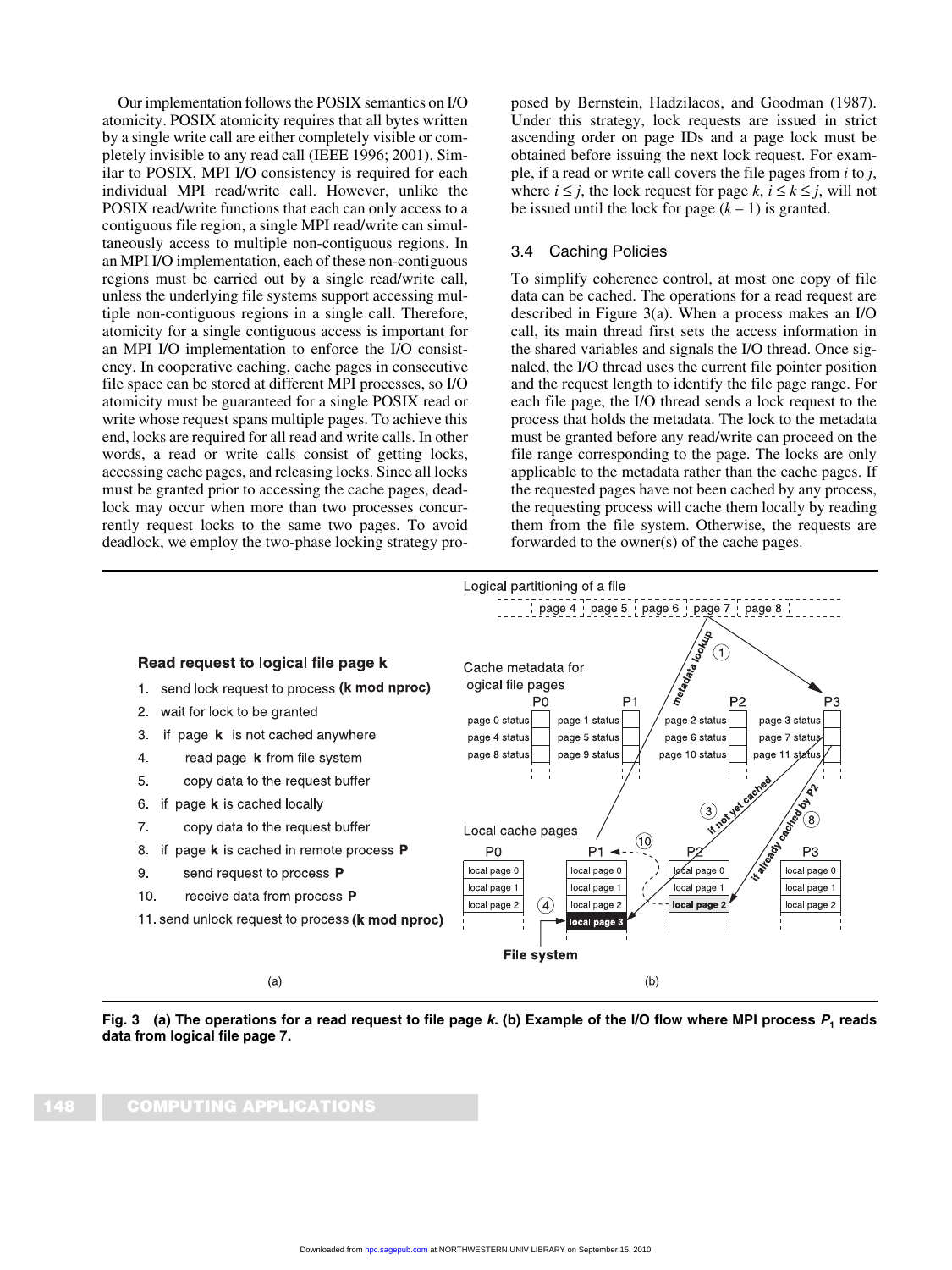The I/O flow of a read operation is illustrated in Figure 3(b) with four MPI processes. In this example, process  $P_1$  reads data in file page 7. The first step is to lock and retrieve the metadata of page 7 from  $P_3$  (7 mod 4 = 3). If the page is not cached yet,  $P_1$  will cache it locally into local page 3 by reading from the file system, as depicted by steps (3) and (4) in Figure 3(a). If the metadata indicates that the page is currently cached on  $P_2$ , then an MPI message is sent from  $P_1$  to  $P_2$  asking for data transfer. In step (10), assuming file page 7 is cached in local page 2,  $P_2$  sends the requested data to  $P_1$ . In our implementation, data transfer between two I/O threads on different MPI processes is through MPI asynchronous communication. We have also been investigating an alternative design based on the MPI remote memory access functions. For this work, the reader is referred to Coloma et al. (2005).

In our implementation, cache data is flushed under any of three conditions: under memory pressure, at file close, and the explicit file flush function. Page eviction is initiated when the pre-allocated memory space is full. The eviction policy is solely based on local references and a least-recentused policy. If the requested file pages have not yet been cached and the request amount is larger than the pre-allocated memory space, the read/write calls will go directly to the file system. The high water mark of a cache page is used to flush only the dirty data so that an entire page does not always have to be flushed. In addition, cache pages are examined and coalesced if possible to reduce the number of write calls. For file systems that do not provide consistency automatically, such as NFS, we use the approach in ROMIO that wraps the byte-range file locks around each read and write call to bypass the potentially incoherent file system cache (Thakur, Gropp, and Lusk 1999).

# **4 Experimental Results**

The performance evaluation was done on the IBM SP machine at San Diego Supercomputing Center. The IBM SP contains 144 Symmetric Multiprocessing (SMP) compute nodes where each node is an eight-processor sharedmemory machine. We use the IBM GPFS file system to store the files. The peak performance of the GPFS is 2.1 GB per second for reads and 1 GB per second for writes. I/O bandwidth peaks at 20 compute nodes. The default file system block size on the GPFS is 256 KB and is also used as the cache page size in the cooperative cache. We present results of three benchmarks: a sliding-window access pattern, NASA's BTIO benchmark, and the FLASH I/O benchmark.

#### 4.1 Sliding-Window Benchmark

To simulate a repeated file access pattern that potentially causes incoherent caching, we constructed the sliding-

window I/O pattern depicted in Figure 4(a). The inner loop *j* is the core of sliding-window operation and the outer loop *i* indicates the number of file segments. In each inner loop, a read-modify-write operation on two file pages is performed by each process. A different file segment is accessed as the outer loop is incremented. In the slidingwindow access pattern, every process is able to read and write the data modified by all other processes. We compare this with byte-range file locking. This comparison is made under the assumption that cache coherence must be enforced, so a byte-range lock wraps each read and write call sliding-window test code. The performance results are presented in Figure 4(b). File sizes used in our tests range from 32 MB to 1 GB. Bandwidth is obtained by dividing the aggregate I/O amount by the execution time measured from file open to close.

The experimental results clearly show much better performance for cooperative caching. Particularly good speedups are observed in the case of 32 compute nodes. Given the nature of repeated data access in the slidingwindow pattern, our caching avoids most of the I/O to the underlying file system by keeping data in memory of the MPI processes. In contrast, the byte-range file locking approach in this case suffers from serious lock contention in the common file regions among as many as 32 processes. In addition, the overhead of using the byte-range locking approach also includes the communication costs for transferring data to or from the servers each time an I/ O operation is performed since the system caching is essentially disabled. In principle, I/O should perform better if clients transfer the data from each other's memory with less contention than directly from the file servers. Reducing the involvement of the file servers significantly improves the I/O performance, especially with a large number of processes.

#### 4.2 BTIO Benchmark

Developed by the NASA Advanced Supercomputing (NAS) Division, the BTIO benchmark is one component of the NAS Parallel Benchmark suite (NPB-MPI) version 2.4 (Wong and der Wijngaart 2003). BTIO presents a blocktridiagonal partitioning pattern on a three-dimensional array across a square number of compute nodes. Each processor is responsible for multiple Cartesian subsets of the entire data set, whose number increases as the square root of the number of processors participating in the computation. Figure 5(a) illustrates the BTIO partitioning pattern with nine processes. BTIO provides options for four I/ O methods: MPI collective I/O, MPI independent I/O, Fortran I/O, and separate-file I/O. In this paper, we only present the performance results for MPI collective I/O, since collective I/O results in the best performance (Fineberg et al. 1996). There are 40 consecutive collec-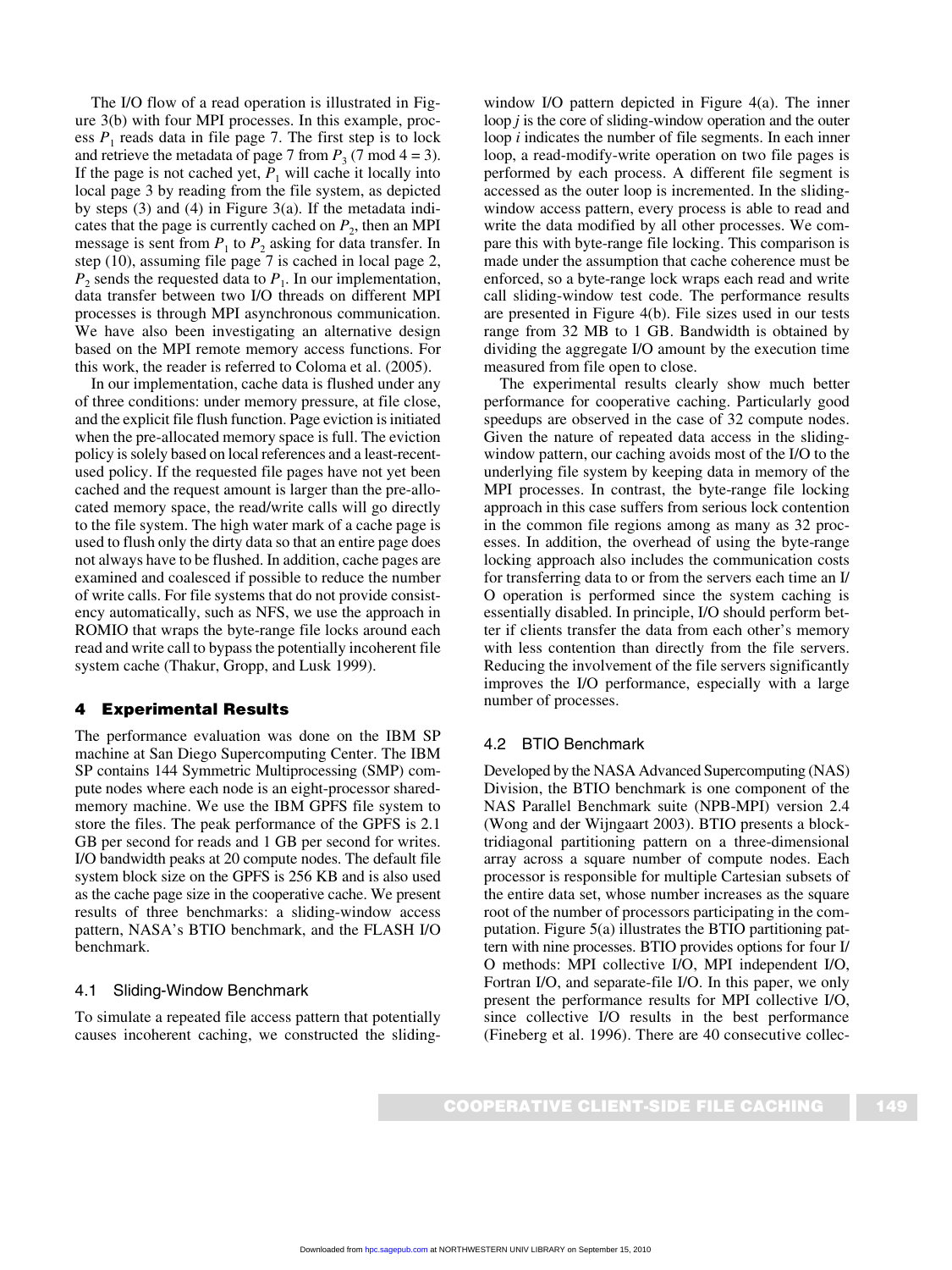

 $(b)$ 

**Fig. 4 (a) The sliding-window access patterns. (b) I/O bandwidth for running the sliding-window access pattern.**

tive MPI writes and each appends an entire array to the previous write in a shared file. The writes are followed by 40 collective reads to verify the newly written data. We evaluate the A and B classes which generate 800 MB and 3.24 GB of I/O, respectively. Figure 5(b) compares the bandwidth results between cooperative caching and the native approach (without caching and with byte-range locking). In most cases, cooperative caching out-performs the native approach. Cooperative caching can achieve bandwidths near the system peak performance, especially when the number of compute nodes becomes large.

# 4.3 FLASH I/O Benchmark

The FLASH I/O benchmark suite (Zingale 2001) is the I/O kernel of the FLASH application, a block-structured adaptive mesh hydrodynamics code that solves fully compressible, reactive hydrodynamics equations developed mainly for the study of nuclear flashes on neutron stars and white dwarfs (Fryxell et al. 2000). The computational domain is divided into blocks which are distributed across the MPI processes. A block is a three-dimensional array with an additional 4 elements as guard cells in each dimen-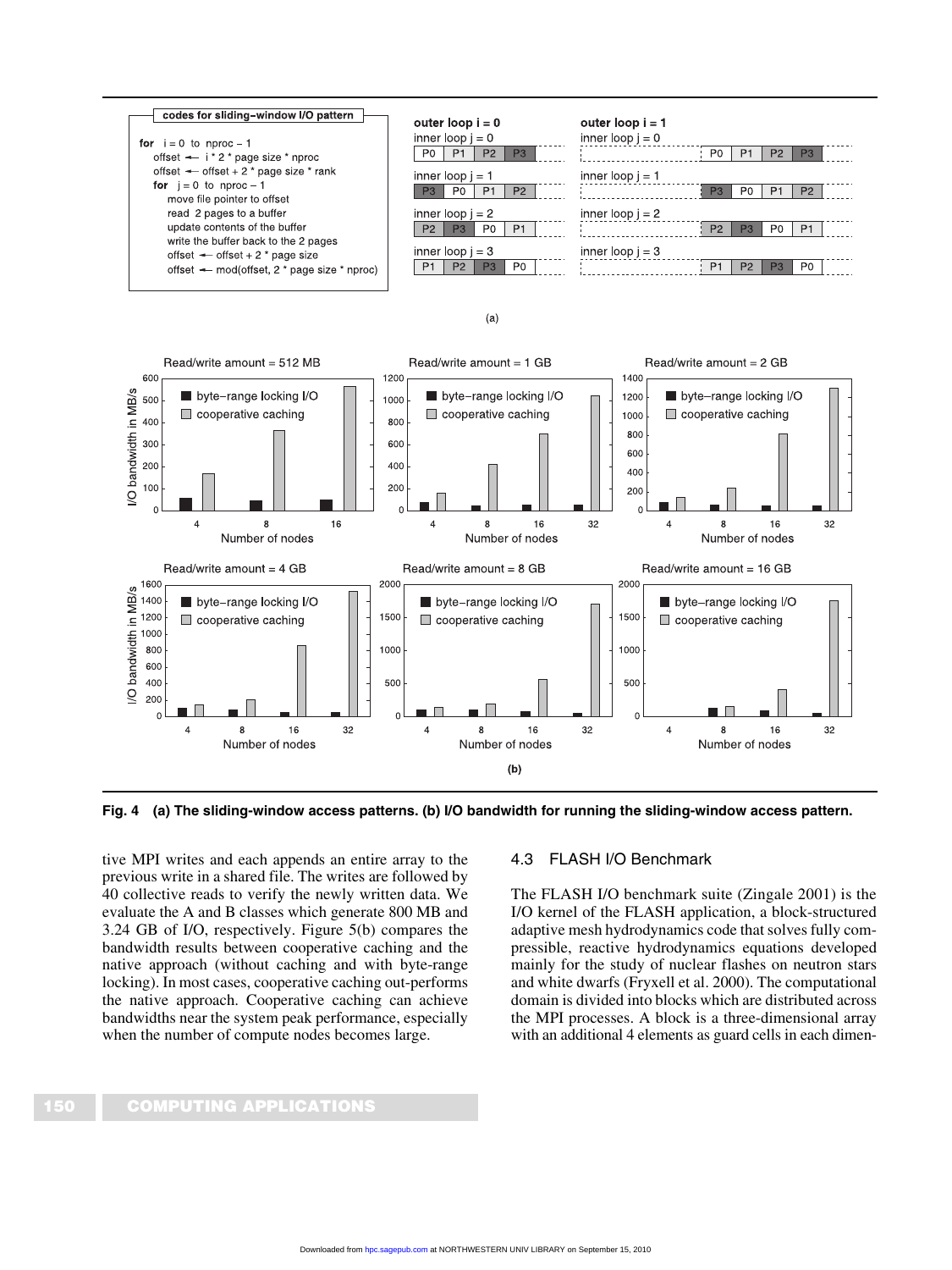

**Fig. 5 (a) BTIO data partitioning pattern. The 4D subarray in each process is mapped to the global array in a blocktridiagonal fashion. This example uses 9 processes and highlights the mapping for process** *P***6. (b) I/O bandwidth results for BTIO benchmark.**

sion on both sides to hold information from the neighbors. In this work, we used two block sizes of  $8 \times 8 \times 8$  and  $16 \times 16 \times 16$ . There are 24 variables per array element, and about 80 blocks on each MPI process. A variation of block numbers per MPI process is used to generate a slightly unbalanced I/O load. Since the number of blocks is fixed in each process, increasing the number of MPI processes linearly increases the aggregate I/O amount. FLASH I/O produces a checkpoint file and two visualization files containing center and corner data. The largest file is the checkpoint file and its I/O dominates the entire benchmark. The I/O is done through HDF5 (HDF Group 2005) which stores data along with its metadata in the same files. HDF5's parallel I/O implementation is built on

top of MPI I/O. To eliminate the overhead of memory copying in the HDF5 hyper-slab selection, FLASH I/O extracts the interiors of the blocks via a direct memory copy into a buffer before passing it to HDF5 routines. There are 24 I/O loops, one for each of the 24 variables. In each loop, every MPI process writes into a contiguous file space, appending its data to the previous ranked MPI process.

Figure 6 compares the bandwidth results between the I/O implementation with and without cooperative caching. The I/O amount is proportional to the number of compute nodes, ranging from 36 MB to 586 MB for 8 ×  $8 \times 8$  arrays and from 286 MB to 4.60 GB for 16  $\times$  16  $\times$ 16 arrays. In the  $8 \times 8 \times 8$  array size case, we can see that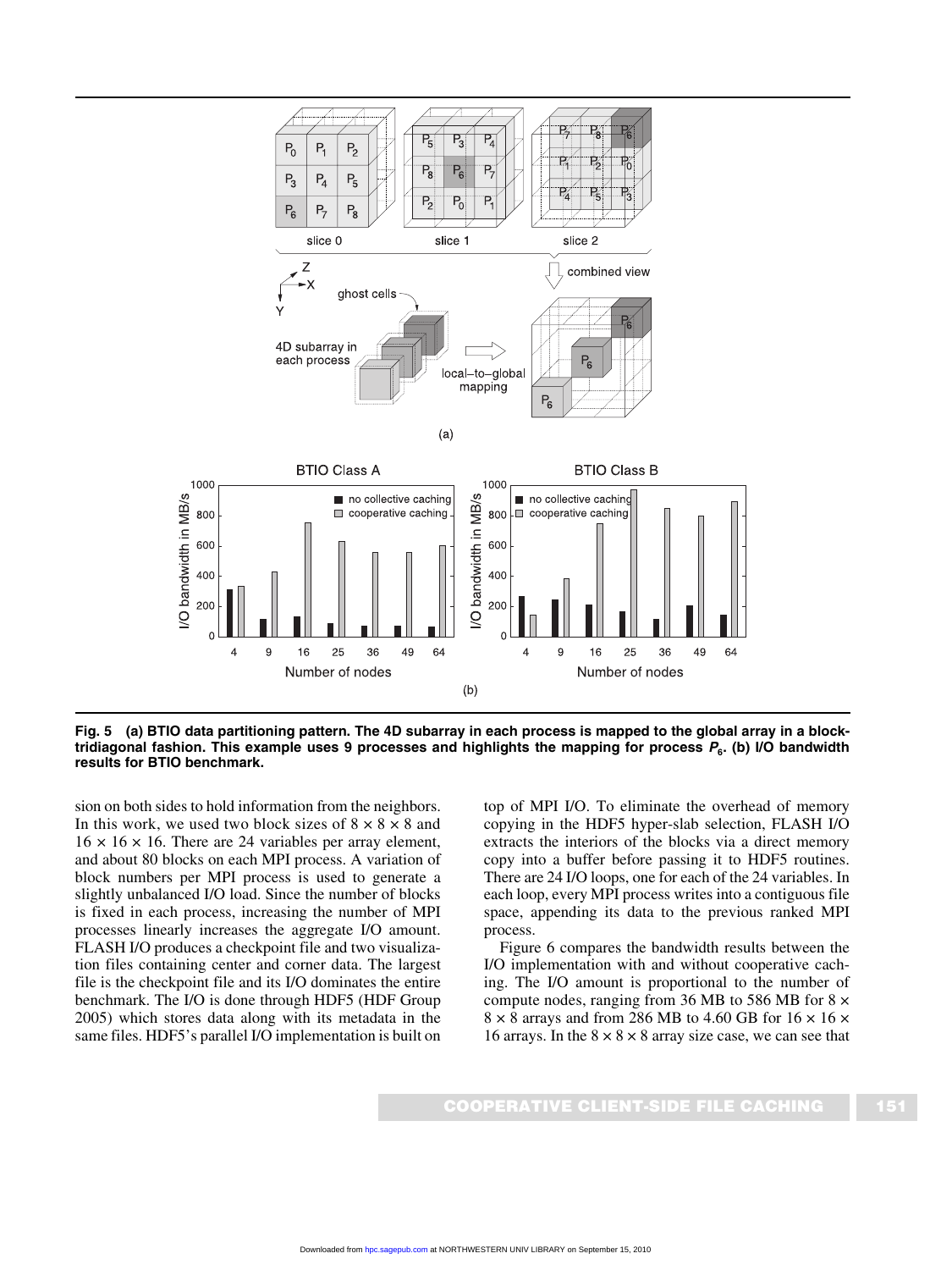

**Fig. 6 I/O bandwidth results for FLASH I/O benchmark.**

the I/O bandwidth for both implementations is far below the system peak performance. This is because the benchmark uses small I/O amounts and peak performance can really only be achieved with large contiguous I/O requests. Bandwidth improves significantly when the array size increases to  $16 \times 16 \times 16$ . Without repeating I/O patterns, the I/O performance improvement is the benefit of write behind provided by the cooperative cache.

#### 4.4 Performance Implication

In general, client-side file caching enhances I/O performance for I/O patterns with repeated accesses to the same file regions, and patterns with a large number of small requests. In the former case, caching reduces client–server communication costs. This is exhibited in both the sliding-window and BTIO benchmarks. In the latter, caching accumulates multiple small requests into large requests for better network utilization, also known as write behind and read ahead. Running forty consecutive write operations in the BTIO benchmark indicates that the write behind strategy is beneficial. Similarly, the FLASH I/O benchmark contains only write operations, so write behind is attributed for the performance improvement of the cooperative cache.

Cooperative caching bears several sources of overhead including memory copies between I/O buffers and cache pages, distributed lock management, and communication for accessing remote cache pages. For environments with a relatively slow communication network, such overheads can become significant. Therefore, the performance of cooperative caching may be machine dependent. A parameter that can significantly affect the performance of cooperative caching is the logical file page size. The granularity of the file page size determines the number of local and remote accesses generated by an I/O request. For different file access patterns, a single file page size may not always deliver the same degree of performance improvement. If the I/O pattern consists of frequent and small accesses, a large file page size can increase contention for the same pages. However, if a small file page size is used when the accesses are less frequent and with large I/O amounts, a single large request can cover multiple pages and result in many remote data accesses. In some cases, the appropriate page size can only be finetuned by the application users.

# **5 Conclusions**

In general, the performance evaluation of a caching system is different from measuring the maximum data rate for a file system. Typical file system benchmarks avoid caching effects by using an I/O amount larger than the aggregate memory size of either clients or servers. File caching can only be beneficial when there is sufficient unused memory space for the caching system to operate in. Therefore, we use the medium array sizes for the three benchmarks in our experiments such that the I/O amount does not overwhelm the memory of the compute nodes. In this paper, we propose cooperative caching as a new userlevel client-side file cache design for MPI applications. By moving the caching system closer to the applications, the cache system is aware of the processes that will later access the shared file. We have demonstrated significant improvement over traditional approaches that use either byte-range file locking or system default I/O. In the future, we plan to investigate the effects of file page size and explore possible I/O modes that can further help caches deal with a variety of access patterns. Our current implementation for the I/O thread that uses an infinite loop of calling MPI\_Iprobe () to detect remote requests. Although this design enables the I/O thread to work on a request as soon as it arrives, it can also waste computational resource when low frequent remote requests are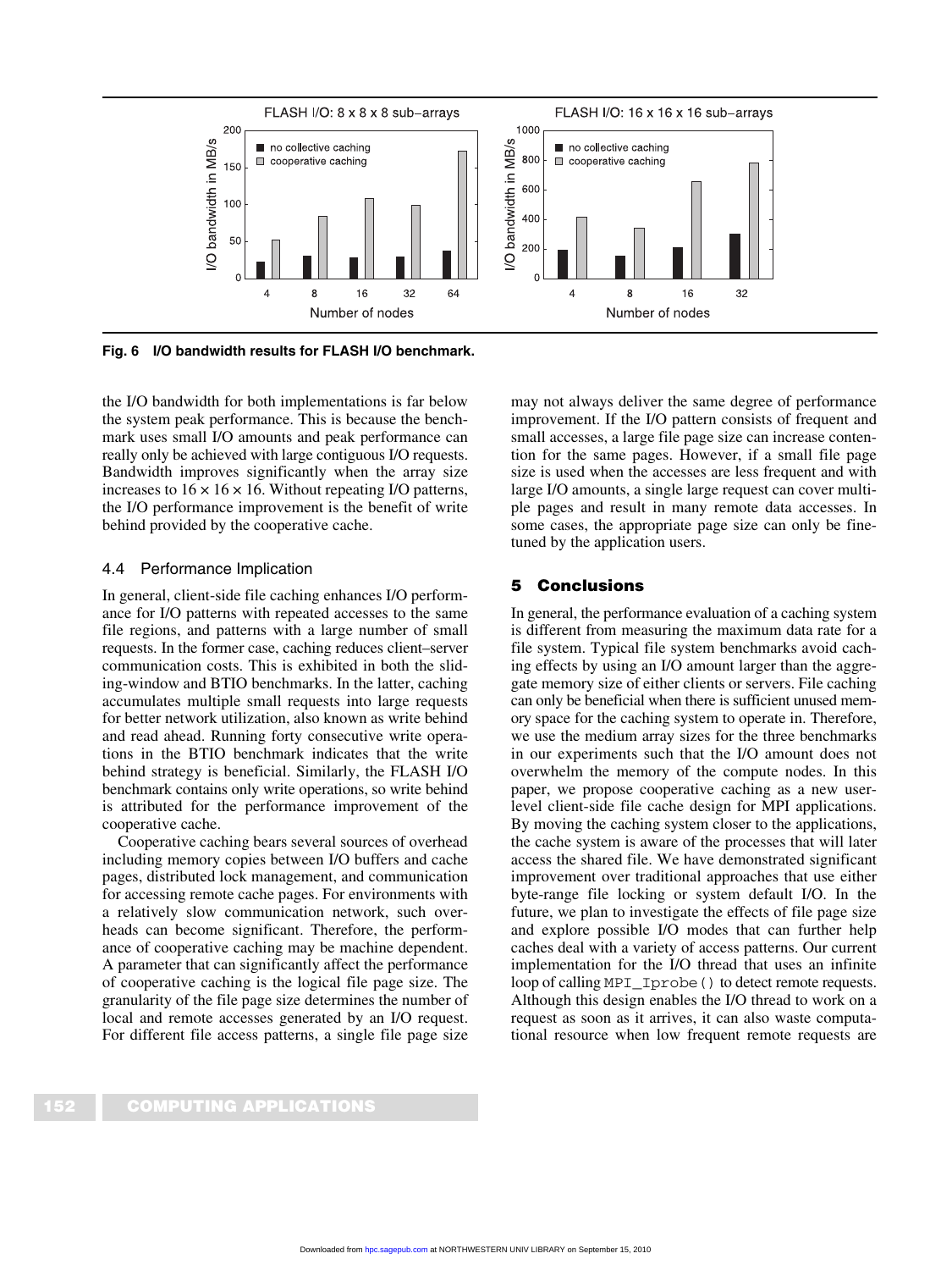presented. In the future, we will investigate an alternative design to replace the non-blocking probe with a blocking function such that the I/O thread is only activated when remote requests arrive.

### **Acknowledgments**

This work was supported in part by Sandia National Laboratories and DOE under contract number 28264, DOE's SciDAC program (Scientific Data Management Center), award number DE-FC02-01ER25485, NSF's NGS program under grant CNS-0406341, NSF/DARPA ST-HEC program under grant CCF-0444405, NSF HECURA CCF-0621443 and NSF through the SDSC under grant ASC980038 using IBM DataStar.

#### **Author Biographies**

*Wei-keng Liao* is a Research Assistant Professor in the Electrical Engineering and Computer Science Department at Northwestern University. He received his Ph.D. in computer and information science from Syracuse University in 1999. His research interests are in the area of high-performance computing, parallel I/O, MPI I/O, parallel data mining, parallel file system, and data management for scientific applications.

*Kenin Coloma* received his B.Sc. degree in computer engineering from Northwestern University in 2001 and began pursuing his Ph.D. under Professor Alok Choudhary shortly thereafter. Kenin has thus far concentrated on high performance library development and optimization with particular emphasis on I/O. Most of his work has been at the MPI-IO level, actively contributing to the ROMIO implementation.

*Alok Choudhary* is a professor in the Electrical Engineering and Computer Science Department at Northwestern University. He also holds an appointment with the Kellogg School of Management in the Marketing and Technology Innovation Departments. From 1989 to 1996, he was a faculty in the ECE department at Syracuse University. Alok Choudhary received his Ph.D. from University of Illinois, Urbana-Champaign, in electrical and computer engineering, in 1989, an M.S. from University of Massachusetts, Amherst, in 1986, and B.E. (Hons.) from Birla Institute of Technology and Science, Pilani, India in 1982. Dr. Choudhary was a co-founder of Accelchip Inc. and was its Vice President for Research and Technology from 2000-2002. He received the National Science Foundation's Young Investigator Award in 1993, an IEEE Engineering Foundation award, an IBM Faculty Development award, and an Intel research council award. Choudhary has published more than 300 papers in various journals and conferences. He has also written a book and several book chapters. Choudhary serves on the editorial boards of IEEE Transactions on Parallel and Distributed Systems, Journal of Parallel and Distributed Systems and International Journal of High Performance Computing and Networking. He has served as a consultant to many companies and as well as on their technical advisory boards. He is a Fellow of the IEEE.

*Lee Ward* is a principal member of technical staff in the scalable systems computing department at Sandia National Laboratories. As an inveterate student of operating systems and file systems, his interests have provided the opportunity to make contributions in high performance, parallel file systems, IO libraries, hierarchical storage management and compute cluster integration/management systems.

#### **References**

- Bernstein, P., Hadzilacos, V., and Goodman, N. (1987). *Concurrency control and recovery in database systems*, Addison-Wesley, Longman, Reading, MA.
- Carns, P., Ligon, W., Ross, R., and Thakur, R. (2000). PVFS: A parallel file system for Linux clusters, in *Proceedings of the Fourth Annual Linux Showcase and Conference*, Atlanta, GA, pp. 317–327.
- Coloma, K., Choudhary, A., Liao, W.-K., Ward, L., and Tideman, S. (2005). DAChe: Direct access cache system for parallel I/O, in *Proceedings of the International Supercomputer Conference*, Heidelberg, Germany.
- Corts, T., Girona, S., and Labarta, J. (1996). PACA: A cooperative file system cache for parallel machines, in *Proceedings of the 2nd International Euro-Par Conference*, Lyon, France, pp. 477–486.
- Dahlin, M., Wang, R., Anderson, T., and Patterson, D. (1994). Cooperative caching: Using remote client memory to improve file system performance, in *Proceedings of the First Symposium on Operating System Design and Implementation*, Monterey, CA, pp. 267–280.
- del Rosario, J., Brodawekar, R., and Choudhary, A. (1993). Improved parallel input/output via a two-phase run-time access strategy, in *Proceedings of the Workshop on Input/ Output in Parallel Computer Systems at IPPS'93*, Newport Beach, CA, pp. 56–70.
- Fineberg, S., Wong, P., Nitzberg, B., and Kuszmaul, C. (1996). PMPIO – A portable implementation of MPI-IO, in *Proceedings of the 6th Symposium on the Frontiers of Massively Parallel Computation*, Washington, DC, pp. 188–195.
- Fryxell, B., Olson, K., Ricker, P., Timmes, F. X., Zingale, M., Lamb, D. Q., MacNeice, P., Rosner, R., and Tufo, H. (2000). FLASH: An adaptive mesh hydrodynamics code for modeling astrophysical thermonuclear flashes, *The Astrophysical Journal Supplement Series*, 131(1): 273–334.
- HDF Group (2005). *Hierarchical data format, Version 5* (http:// hdf.ncsa.uiuc.edu/HDF5), National Center for Supercomputing Applications.